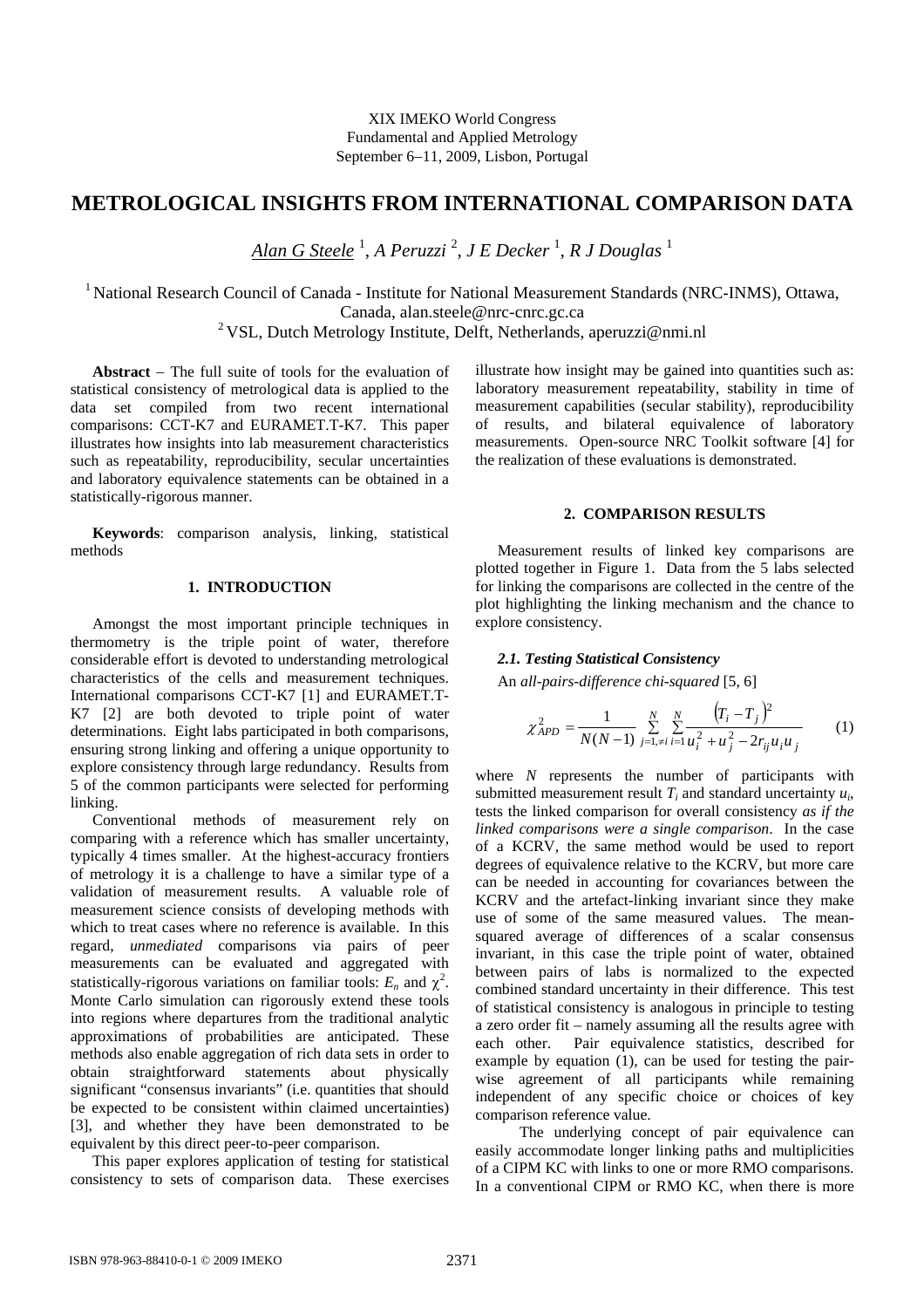than one artefact circulated to all participants the overall comparison can be tested for statistical consistency via aggregation of the results of all artefacts together. This pairwise aggregation provides information on the statistical consistency of the overall comparison results relative to the measurement results and uncertainties claimed by the participants. The data shown in Figure 1 demonstrates .

linked CCT-K7 and EUROMET.T-K7 where linking is performed by evaluation of the weighted mean of each of the linking labs' difference between CIPM and RMO measurements (see [3] for detail). Measurement results of the five linking labs are demonstrated to be statistically consistent. Statistical consistency of the aggregated comparisons will be discussed.



Fig. 1. Plot of measurement data from CCT-K7 (left side, filled circles) and EURAMET.T-K7 (right side, filled triangles) linked via data from labs participating in both comparisons (those results with two data points coinciding). Linking employs the mechanism described in [3]. Error bars represent expanded uncertainty (k=2). EURAMET.T-K7 data error bars include the linking uncertainty but do not account for correlated uncertainty components. The zero line is the CCT-K7 Key Comparison Reference Value (KCRV), the simple average of the filled circle data symbols.

#### **4. CONCLUSIONS**

Metrological aspects of participant measurement capability, and the comparison analysis for participants of CCT-K7 and EUROMET.T-K7 are discussed. An advantage of participating in international comparison experiments as a linking lab is that it offers unique insights regarding the consistency of in-house measurement processes, consistency amongst joint participants and those participants in the linked comparisons. Statistical methods for the comparison analysis presented here are based on unmediated statistics which offer an advantage when a metric for central tendency (such as the weighted mean) is demonstrated to be unreliable. In addition, these unmediated statistical methods applied to the linking process exploit the simple and

straightforward basis assumption that measurement capabilities of the national metrology institutes are stable. Illustrations of chi-squared consistency testing demonstrate the NRC Toolkit software.

Precise knowledge of laboratory stability and consistency as demonstrated by the experimental data provided by key comparisons is an important result which in turn provides fundamental support to the premise of the equivalence of the national metrology institutes.

### **REFERENCES**

[1] M Stock et al., "Final Report on CCT-K7: Key comparison of water triple point cells", *Metrologia*, vol 43 Tech Suppl 03001, 2006.